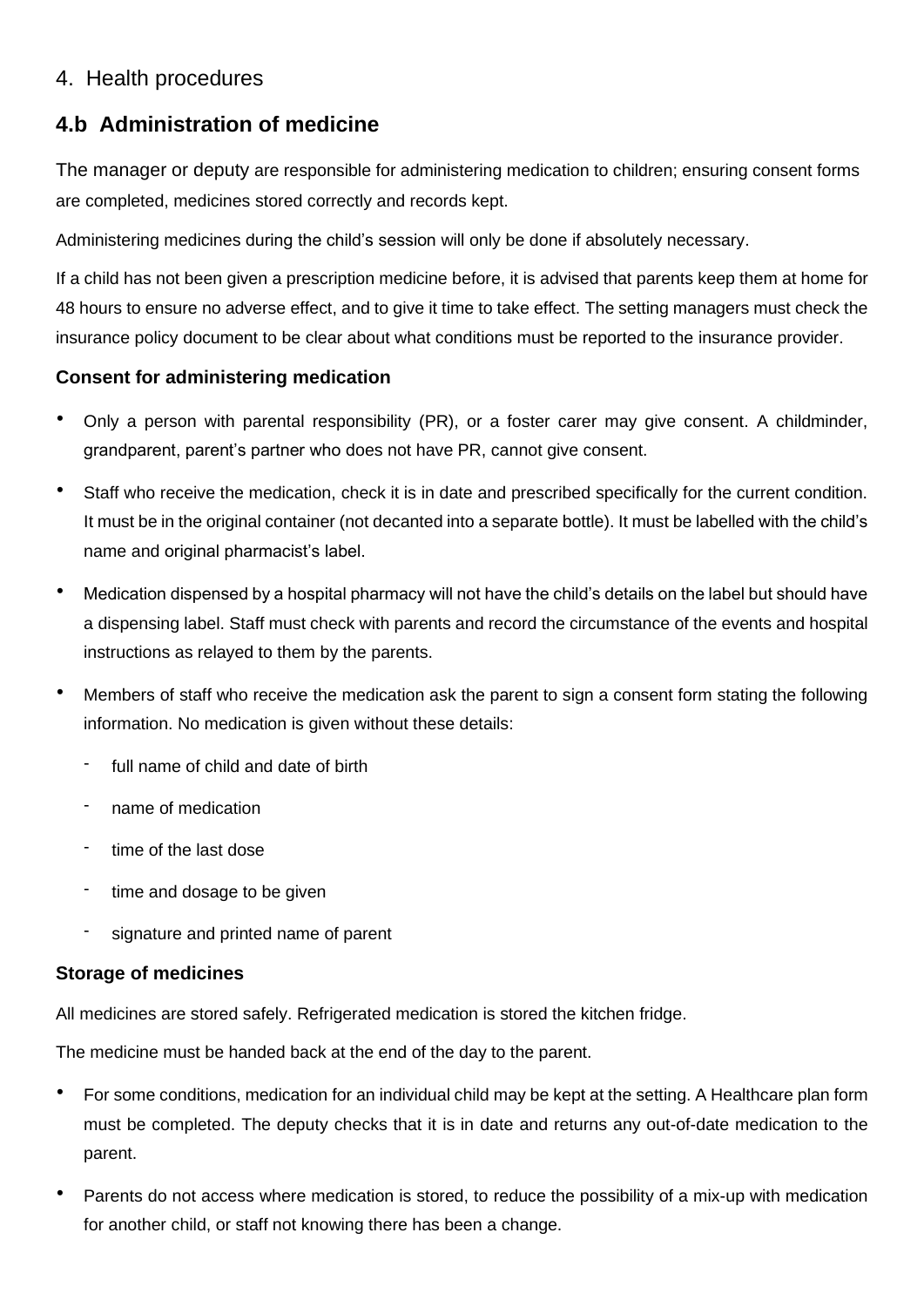## **Record of administering medicines**

A record of medicines administered is kept in the main cupboard.

The medicine form records:

- name of child
- name of medication
- the time and dosage administered
- signed by the setting manager/deputy and the witness
- verified by parent signature at the end of the day

A witness signs the medicine record book to verify that they have witnessed medication being given correctly according to the procedures here.

- No child may self-administer.
- The medication records are monitored to look at the frequency of medication being given. For example, a high incidence of antibiotics being prescribed for a number of children at similar times may indicate a need for better infection control.

#### **Children with long term medical conditions requiring ongoing medication**

- A health care plan is completed with the parent for children that require ongoing medication, this will indicate if a risk assessment is needed. This is the responsibility of the setting manager and deputy. Other medical or social care personnel may be involved in the risk assessment.
- For some medical conditions, key staff will require basic training to understand it and know how medication is administered. Training needs is part of the risk assessment.
- Risk assessment includes any activity that may give cause for concern regarding an individual child's health needs.
- Risk assessment also includes arrangements for medicines on outings; advice from the child's GP's is sought if necessary, where there are concerns.
- The plan is reviewed every full term. This includes reviewing the medication, for example, changes to the medication or the dosage etc.

#### **Managing medicines on trips and outings**

- Medication is taken with the child's name on it and copy of the consent form.
- If a child on medication has to be taken to hospital, the child's medication is taken.